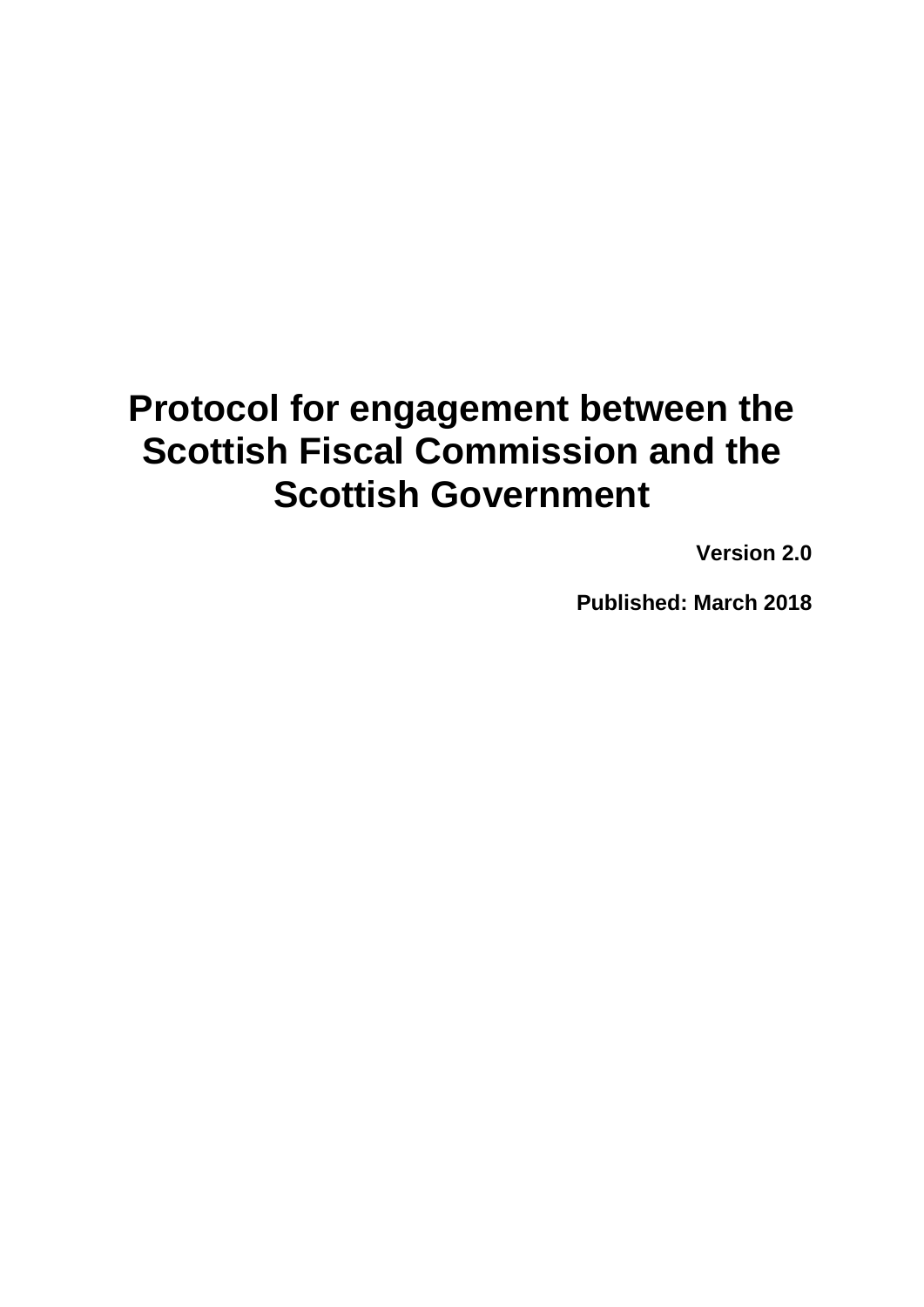# **Protocol for engagement between the Scottish Fiscal Commission and the Scottish Government**

## **Purpose**

1. This Protocol fulfils the statutory obligation on the Scottish Fiscal Commission ('the Commission') and Scottish Ministers to agree and publish a Protocol for their engagement relating to the forecasting and assessment process. As defined in the Scottish Fiscal Commission Act 2016 ('SFCA'), the forecasting and assessment process refers to all of the Commission's duties on the production of forecasts and forecast evaluation.<sup>1</sup>

2. This Protocol therefore covers the interactions between the Commission and the Scottish Government at any time during the formal periods of engagement required to deliver the Commission's statutory functions, as well as informal engagement outwith the formal periods of engagement.

## **Context**

3. Section 6 of the SFCA requires the Commission and the Scottish Government to agree a Protocol for their engagement in relation to the forecasting and assessment process. The Protocol, which the Commission must publish, must set out:

- o the arrangements for meetings and communications between the parties (and their staff);
- $\circ$  the expectations as to the information to be exchanged between the parties during the forecasting and assessment process including, in particular, in relation to draft reports prepared under section 2 of the SFCA; and,
- o which (if any) documents relating to the forecasting and assessment process (other than reports prepared under section 2) are to be published and when.

4. It is the duty of the Commission to prepare forecasts at least twice a year to inform the Scottish budget. These forecasts should cover 5 years and include Scottish onshore GDP, Income Tax, devolved taxes, non-domestic rates, devolved social security payments. The Commission will also be responsible for preparing VAT forecasts (for the purposes of VAT Assignment). The Commission must also assess the reasonableness of Ministers' projections of borrowing. The Commission may also produce forecasts, assumptions and projections in relation to any other fiscal factors it considers appropriate.

5. The Commission is a Non-Ministerial Department, comprising Commissioners and staff, responsible for independent forecasting. The Commission develops and runs the forecasting models, producing the forecasts required to fulfil the Commission's statutory duties.

6. The Scottish Government is responsible for the development and modelling of policy options related to the Scottish budget, for advising and supporting Ministers in

 1 Scottish Fiscal Commission Act 2016 [\(link\)](https://www.legislation.gov.uk/asp/2016/17/contents)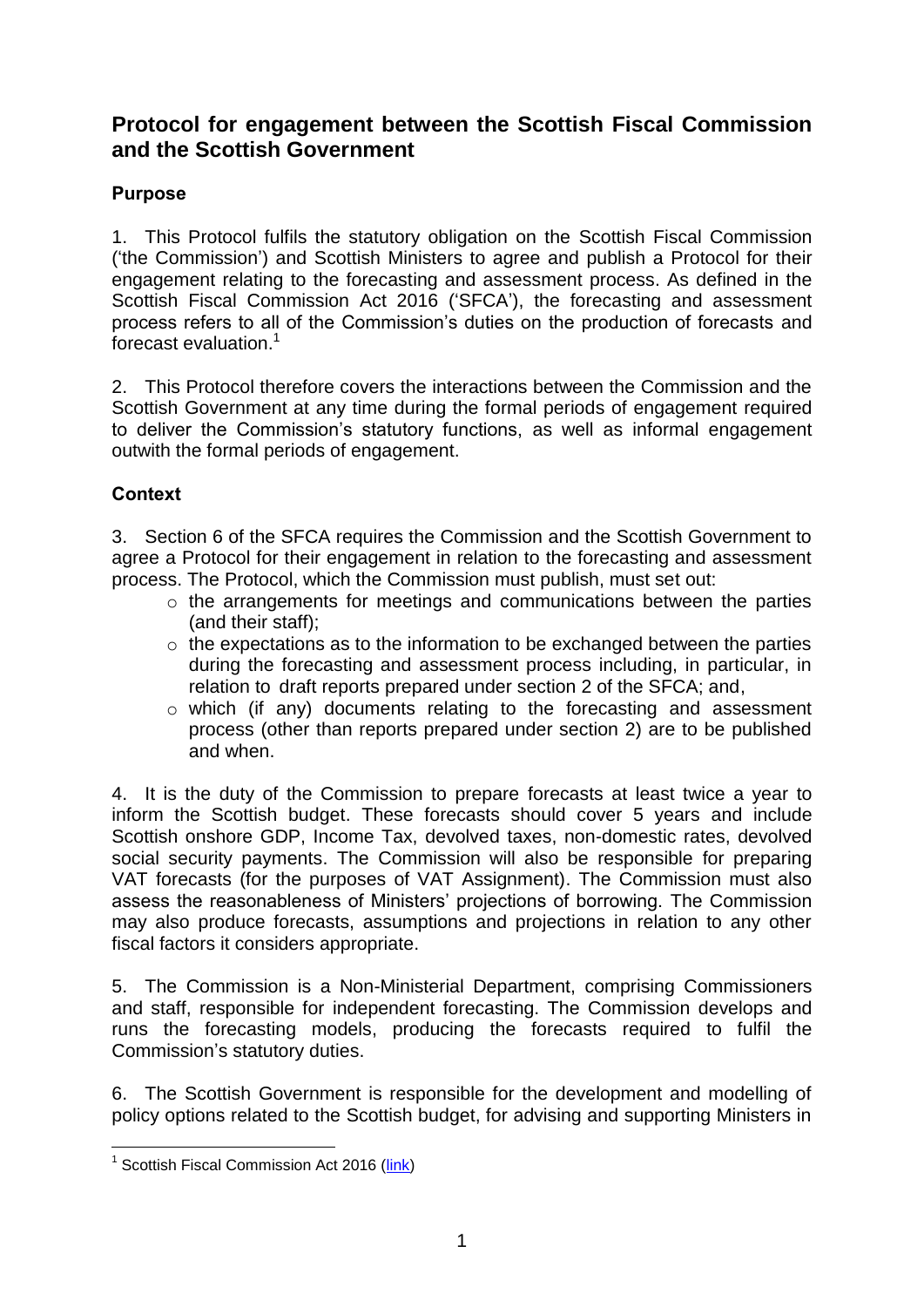their decisions on policy measures, and for informing the Commission of any budget policy measures which it considers will impact upon the forecasts that the Commission are responsible for producing. Where the judgement of the Commission may affect a policy costing, and those judgements are not currently contained in the models provided by the Commission to the Government, the Commission will look to provide further guidance and analysis to the Government on its judgements in particular instances.

7. This Protocol between the statutory Commission and the Scottish Government supersedes the previous version of the Protocol published in April 2017 $^2$  and has been agreed within the context of the new Budget Process that was proposed in the Budget Process Review Group's report. As 2018-19 is the first year of the new Budget process, the process, and the Commission's role in it, is likely to evolve. Any changes to the Protocol must be jointly agreed by the Commission and the Scottish Government. All changes to the Protocol will be published on the Commission's website and shared with the Finance and Constitution Committee of the Scottish Parliament as soon as they come into effect. The process for revision is outlined below at paragraph 102.

## **Principles**

8. The Commission and Scottish Government will adhere to the following shared principles:-

- In accordance with the OECD principles for independent fiscal institutions, the independence of the Commission, as enshrined in its founding legislation, will be respected at all times.
- The Commission is responsible for the independent production of forecasts and for all the assumptions and judgements informing those forecasts.
- The Commission will remain politically neutral and will avoid making political judgements.
- In carrying out its functions, the Commission must have regard to relevant Scottish Government policy and it will not consider what the effect of alternative policies would be. The Commission, may, however, consider the effect of alternative forecasting assumptions or methodologies on tax revenue, social security expenditure or GDP forecasts.
- The Commission will publish alongside its forecasts a detailed explanation of the methodology used and of factors that it has taken into account, in particular assumptions and risks.
- The Commission will carry out its functions with integrity and in such a way as to promote transparency.
- With a view to increasing the **transparency of interactions** between the Commission and the Scottish Government during formal fiscal events, both bodies will abide by this jointly agreed Protocol. The Commission has a statutory **right of access** at reasonable times to any relevant information held by the Scottish Government that the Commission may reasonably require for

**ENEVALLE 2**<br><sup>2</sup> Protocol for engagement between the Scottish Fiscal Commission and the Scottish Government Published April 2017 [\(link\)](http://www.fiscalcommission.scot/media/1152/protocol-for-engagement-between-the-scottish-fiscal-commission-and-the-scottish-government.pdf)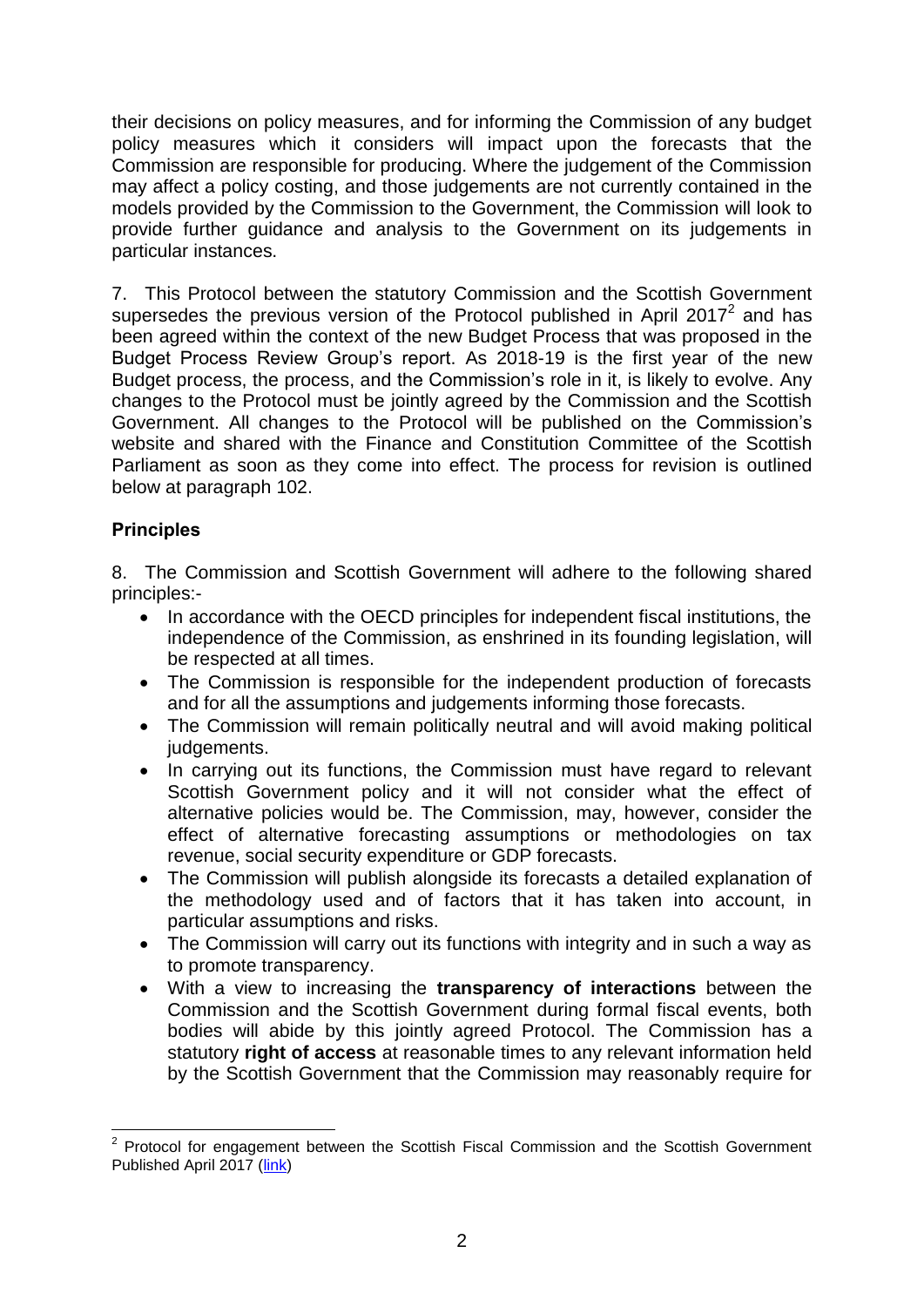the purpose of performing its functions. The timescales for requests are set out as part of this Protocol, at paragraph 90.

- The Commission is bound by the **confidentiality** requirements set out in the *Code of Conduct for Members of the Scottish Fiscal Commission*. In particular, the Commission and its staff will keep all **sensitive budget information** confidential, particularly in advance of publication of the Scottish Budget; while the Scottish Government will ensure that all documents provided to the Commission which contain sensitive budget information are marked as such.
- The Scottish Government will provide the Commission with **timely notice** of all Budget and other decisions which the Scottish Government considers may have an impact on the work of the Commission, with the Commission making a final judgement on whether or not and how to include the details in its forecasts. Examples of decisions the Commission should be informed of include proposed changes to: tax rates or bands; to social security expenditure; to public sector pay policy; to Government current and capital expenditure plans; to borrowing plans; and, to changes in economic policy, particularly those aimed at affecting economic growth.
- The Commission and the Scottish Ministers will both work in ways which support the best principles of **corporate governance** and **financial accountability** as set out in the Scottish Public Finance Manual.

9. The Commission also seeks to comply voluntarily with the Code of Practice for Official Statistics. The statement of voluntary compliance is set out on the Commission's website.<sup>3</sup> Where possible, the Commission will announce the month of a publication in its monthly forthcoming publications notice as soon as practical and the exact date at least one month before publication.

10. The Scottish Government should inform the Commission of any relevant developments and legislative changes in areas which impact on the Commission's statutory forecasting functions in advance of the introduction of the legislation and as soon as reasonably practicable.

11. All reference to days should be taken to mean working days unless otherwise specified. For example, where 'five working days before the Draft Budget' is specified, this means the end of the day five whole working days before the Draft Budget: if the Draft Budget is on the Thursday, material should be provided by close on the previous Thursday.

## **Fiscal Events**

12. Fiscal events are defined as the periods within which the Commission is preparing forecasts to inform Parliamentary milestones on the new full year Budget process. There are three such events in the year:

 Forecasts to inform the Scottish Budget and introduction of the Budget Bill (December);

 3 See 'How we work' section of the Scottish Fiscal Commission website [\(link\)](http://www.fiscalcommission.scot/about-us/how-we-work/)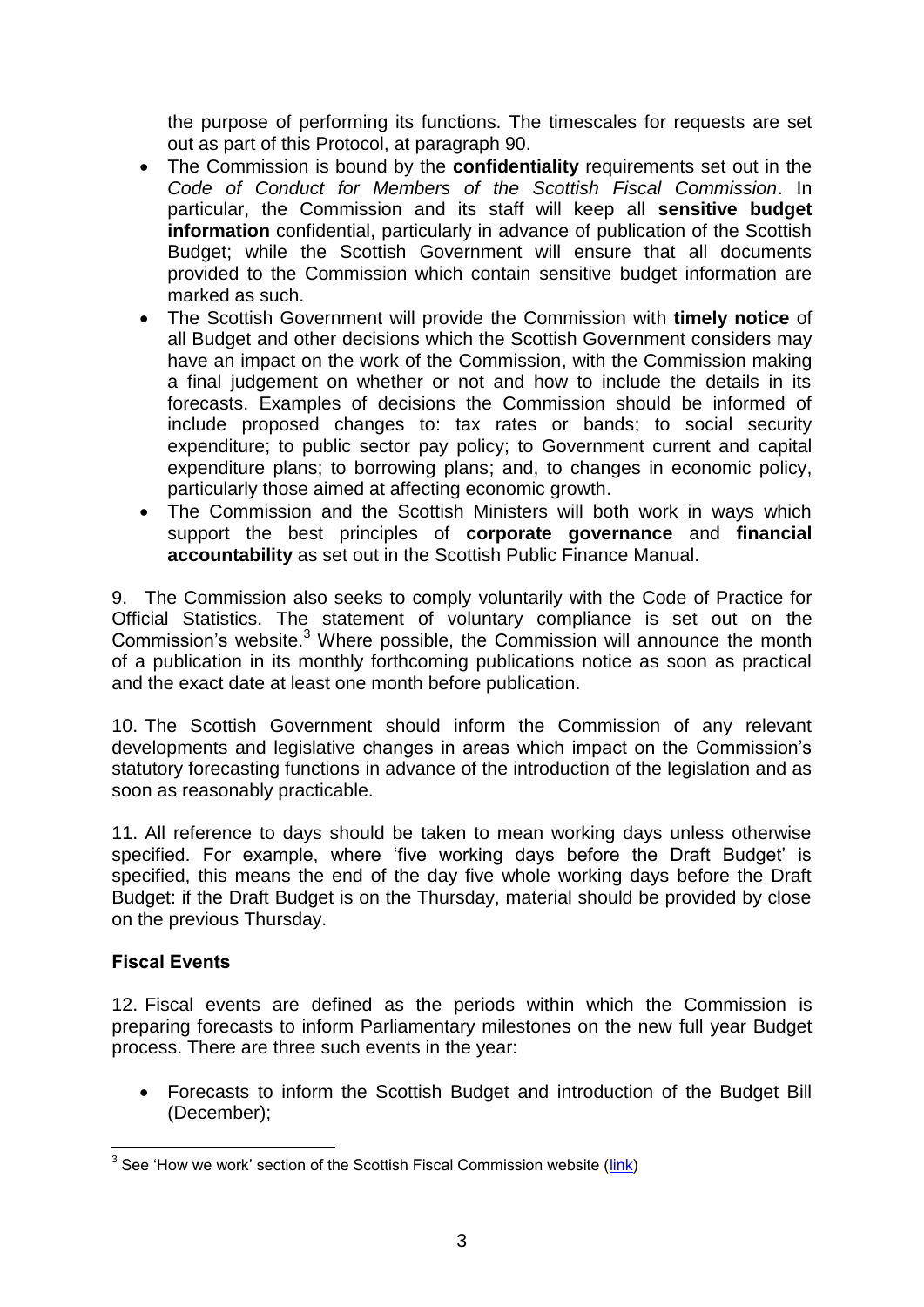- Updated policy costings if there are new Government policies in areas the Commission forecasts at Stages 1, 2 or 3 of the Budget Bill or for the Scottish Rate Resolution (typically January/February); and,
- Forecasts to inform the Medium-Term Financial Strategy (May).

13. In addition, there may be forecasts produced at other times to inform primary or secondary legislation on areas within the Commission's responsibilities. For Income Tax, this happens at the same time as the passage of the Budget Bill, through the Scottish Rate Resolution, and is covered in the section below. For legislation on other tax and social security spend areas which is not passing alongside the Budget Bill, we have set out a process in the "Fiscal Factor Forecasts" section from paragraph 64.

## Timings & Provision of Information

14. This section sets out the broad approach to sharing of information during these periods, including deadlines for the provision of policy information and sharing of documents for fact checking.

15. The timings shown here are designed to be an agreed reasonable timetable for the exchange of information. However, subject to prior agreement of both parties, these timescales may be shortened if this can occur without affecting the quality of the forecasts produced. Any changes will be listed in the Commission's publication.

16. The timetable below proposes final deadlines for sharing policy measures, after which any policy changes will not be included in the forecast. To aid forecast development, the Scottish Government will endeavour to share policy insights as they are in development and policy design at an early stage. The Commission will always endeavour to include the impact of policy changes in its forecasts. However, the Commission may choose not to include large scale and complicated policy changes shared ahead of the final deadlines where it cannot robustly forecast the impact of the policy changes to sufficient quality, and this will be flagged in its report.

17. Throughout the process the Scottish Government may share indicative lead policy options with the Commission and may expect the Commission to provide an indication of its forecasts of the costs of the policy. In general, for policy changes submitted by the Scottish Government to the Commission before 10am, the Scottish Government may expect provisional costings returned the same working day. For policy changes submitted after 10am, the Scottish Government may expect provisional costings returned the next working day.

## *Scottish Budget*

18. **50 days (10 weeks) in advance:** Scottish Government gives the Commission notice of the week the Scottish Budget is expected to be published. Once the Scottish Government has notified the Commission a timetable will be drawn up and agreed by the named points of contacts in both the Commission and the Scottish Government with the deadlines for completion of each of the forecast rounds.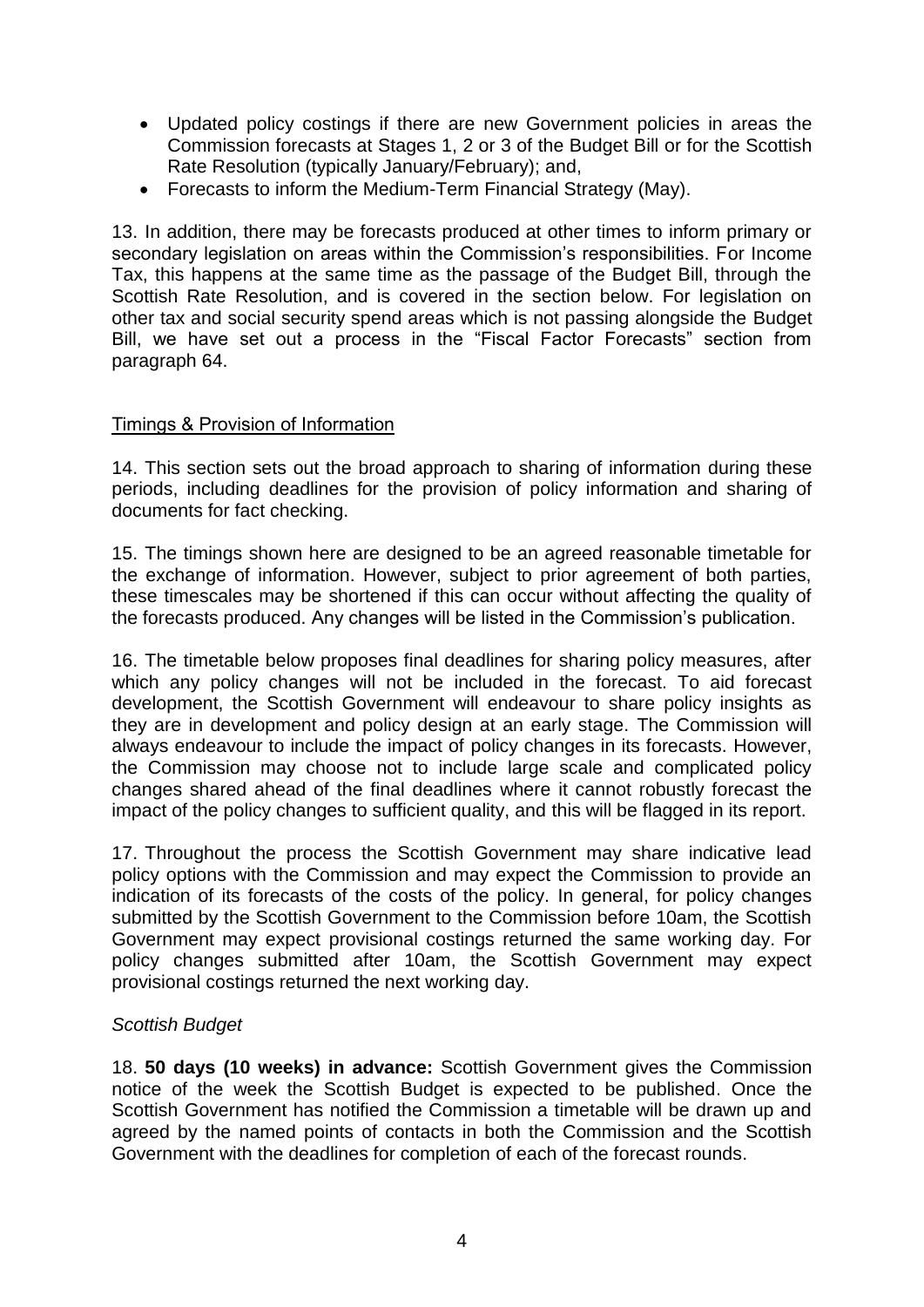19. **45 days in advance**: Commission provides the Scottish Government with copies of the forecasting models to allow for further policy development in advance of the budget. The Commission retains the right to develop the models further over the budget process.

20. **The proposed number of forecast rounds for each area will be set out as part of the initial timetable**. However, the Commission may, in consultation with the Scottish Government, adjust the timing and number of rounds in order to focus on the highest priority areas. The Scottish Government may provide indicative policy details to the Commission at any stage of this process and the Commission will endeavour to provide indicative costings at the next round. The Commission will require at least one working day's notice of a policy change to include it in a forecast round.

21. **Roughly 22 days in advance**: Anticipated timing for the UK Government Autumn Budget based on previous experience. Prior to this, pre-measures forecasts for each area will be finalised with the exception of new information from the UK Autumn Budget and subsequent data releases. No modelling changes or developments will be made after this point to pre-measures forecasts, unless required because of UK Autumn Budget measures or data releases.

22. **17 days in advance:** Final deadline for Scottish Government to share policy measures that may affect the economic forecasts. These may include but are not limited to changes to: public sector pay policy; Government current and capital expenditure plans; borrowing plans or changes in economic policy, particularly those aimed at affecting economic growth. The Commission will make any final judgement on inclusion. This is also the deadline for the Scottish Government to share their borrowing projections to inform the Commission's assessment of reasonableness. This will include, but not be limited to: capital and resource borrowing plans, use of the Scotland Reserve and estimates of stock of debt. The Commission may request additional fiscal information that will help explain their forecasts, such as information on associated Block Grant Adjustments.

23. **10 days in advance**: Scottish Government shares finalised policy measures with the Commission. **No policy changes after this point will be costed or included.**

24. **7 days in advance**: Final Commission forecasts shared with the Scottish Government. Commission invites the Scottish Government to comment on the factual accuracy of the report.

25. **5 days in advance**: Scottish Government returns any comments on the factual accuracy of the Commission report. Commission to confirm the final forecast numbers with the Scottish Government for inclusion in the Draft Budget. Scottish Government provides Commission with extracts of the Draft Budget document containing Commission forecasts to comment on factual accuracy

26. **4 days in advance:** Commission shares near final copy of the report with the Cabinet Secretary for Finance and Constitution for information. The Commission will continue working on report presentation and quality assurance after the near final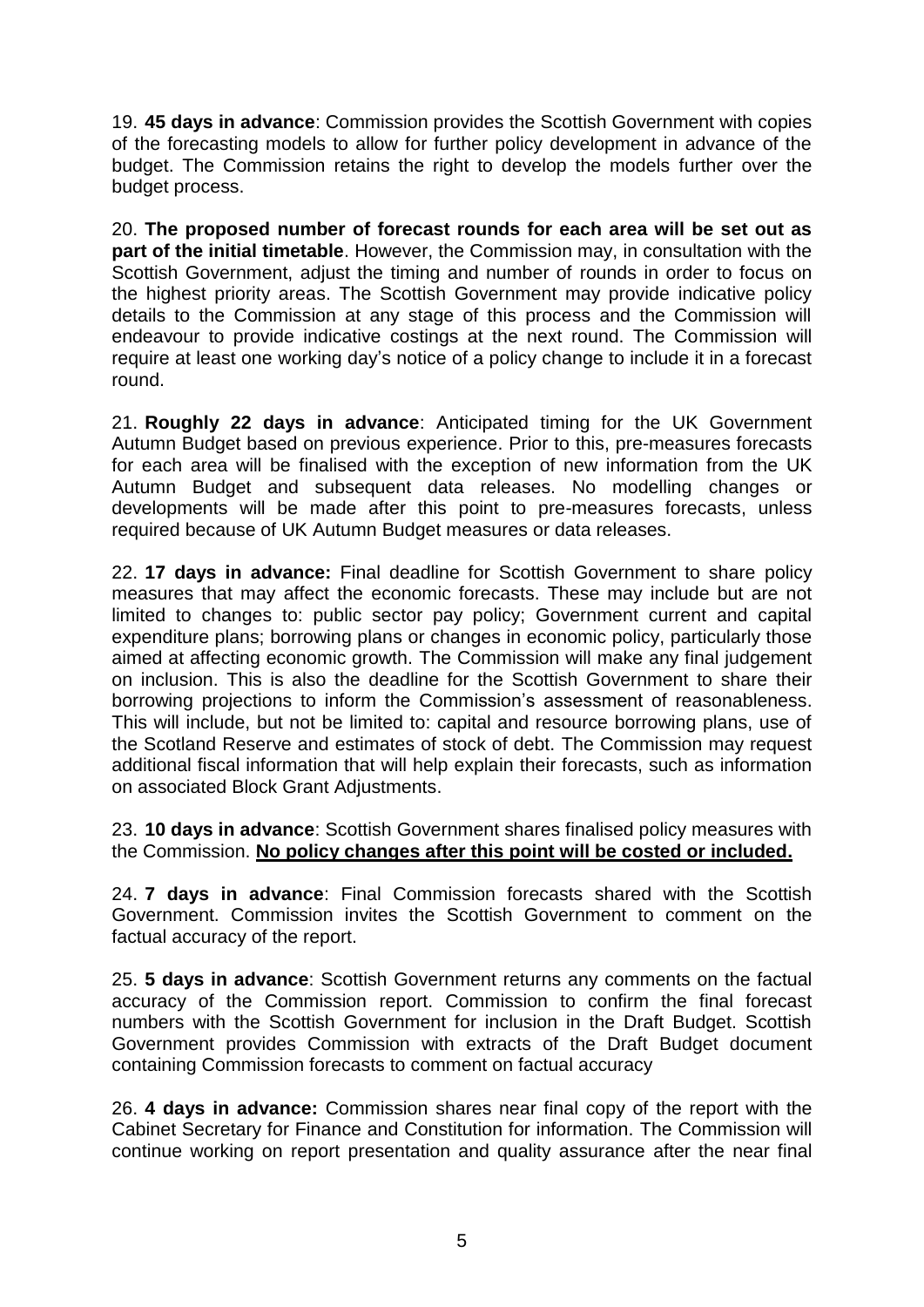report has been shared. The Scottish Government may share this report internally with relevant Ministers and officials on a restricted "for information" basis.

27. **1 day in advance**: Commission shares pre-release version of the report with the Cabinet Secretary. Commission shares media release with the Scottish Government. Scottish Government shares extracts of Draft Budget media releases which reference the Commission's forecasts. Government provides the Commission with extracts from the Budget speech that mention the Commission and refer to the Commission's forecasts.

28. **Day of Draft Budget**: Commission report published on the Commission's website after the Cabinet Secretary has presented the Draft Budget to Parliament. Commission report formally laid in the Parliament on the same day as publication.

## *Changes to the Budget Bill during its passage*

29. As early as possible, the Scottish Government will advise the Commission of likely policy changes following the publication of the Budget Bill to enable further model development and forecasting. The Commission will make a judgement on whether different forms of announcement will constitute a formal change in government policy, in order to comply with the SFCA. These may include commitments made during a Ministerial statement, the lodging of a formal Scottish Government amendment to the Budget Bill, or the agreement of the Government to support an opposition amendment.

30. Scottish Government analysts and policy teams will have the opportunity to comment on the Commission's amended forecasts and policy costings ahead of publication. The Commission reserves the right to prioritise particular forecast revisions and policy costings in the event of the package of amendments including multiple or complex changes which require analysis beyond what they consider feasible in the time available. The Commission will do this in consultation with the Clerk of the Finance and Constitution Committee and the Scottish Government.

31. The Scottish Rate Resolution (SRR) sets out the proposed rates and bands for Scottish Income Tax. The Scottish Government may withdraw and introduce a new SRR at any point up until the start of the tax year to which the rates would apply. The setting of the SRR is not part of the Budget Bill, but under Parliamentary standing orders Stage 3 of the Budget Bill process cannot commence until an SRR has been passed.

32. The Scottish Government would aim to lay amendments to policies which would require a revised forecast or assessment from the Commission prior to Stage 3. Stage 3 amendments could still be laid but the Scottish Government would seek to limit these to spending allocations which would not require Commission involvement.

33. The Commission anticipates that any changes announced by the Cabinet Secretary during the passage of the Budget Bill or Scottish Rate Resolution will be formal Government policy. The Commissioners retain the right not to produce a revised forecast or costing where they judge that this is not the case.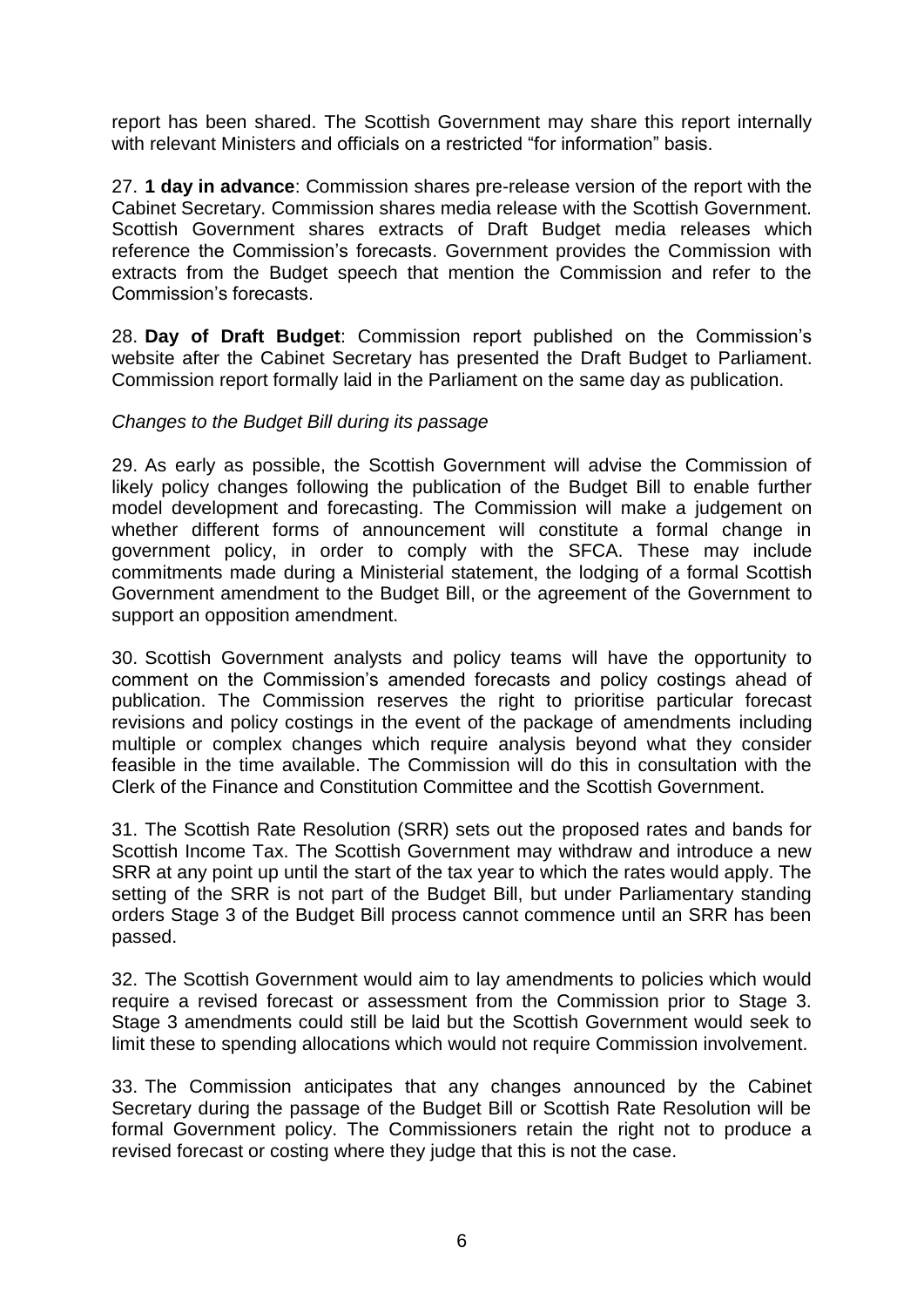34. At whichever stage that new costings are produced and published, the Commission will lay the report in Parliament on the same day as publication.

## **Timings for changes at Stages 1, 2 & 3 of the Budget Bill, & Scottish Rate Resolution (SRR)**

35. If the Cabinet Secretary for Finance and the Constitution intends to announce firm policy changes or lay formal amendments to policy in areas the Commission is responsible for forecasting, the Scottish Government would aim to advise the Commission of the final changes a minimum of four working days before the event, whether that is the Stage 1, 3 or SRR debate, or the Committee Meetings to discuss Stage 2 amendments.

36. The Commission will aim to provide the Government with draft forecasts and costings of the policies by 3pm two working days before the debate or Committee session and organise a forecast meeting one working day beforehand. In the cases where there will be a debate, the Commission will endeavour to provide the Government with a final version by 4pm on the day before the Debate for factchecking with comments by 9am on the day of the debate. In the cases where this will inform a Committee session, the Commission will provide the Government with a final version by 1pm on the working day prior to the Committee session for factchecking by 3pm.

37. When these costings have been produced to inform a Stage 1, 3 or SRR debate, the Commission will send the final version to the Cabinet Secretary by 11am on the day of the debate and will publish this on their website once the Cabinet Secretary completes his opening speech.

38. For Stage 2, the Commission will publish the amended forecast and policy costing annex on its website by 5pm of the working day before the Committee consideration of Stage 2 amendments.

39. The revised forecasts and policy costings will be sent to the Convener of the Finance and Constitution Committee at the time they are published online.

## *Medium Term Financial Strategy (MTFS)*

40. **50 days (10 weeks) in advance:** Scottish Government gives the Commission notice of the week the MTFS is expected to be published. Once the Scottish Government has notified the Commission a timetable will be drawn up and agreed by the named points of contacts in both the Commission and the Scottish Government with the deadlines for completion of each of the forecast rounds.

41. **The UK Spring Statement** is anticipated to be generally in Mid-March, and in general may be expected to be outwith the 10 week period in the run up to the MTFS. However, this may not always be the case, and the timetable may have to be adjusted by mutual agreement to accommodate this timing.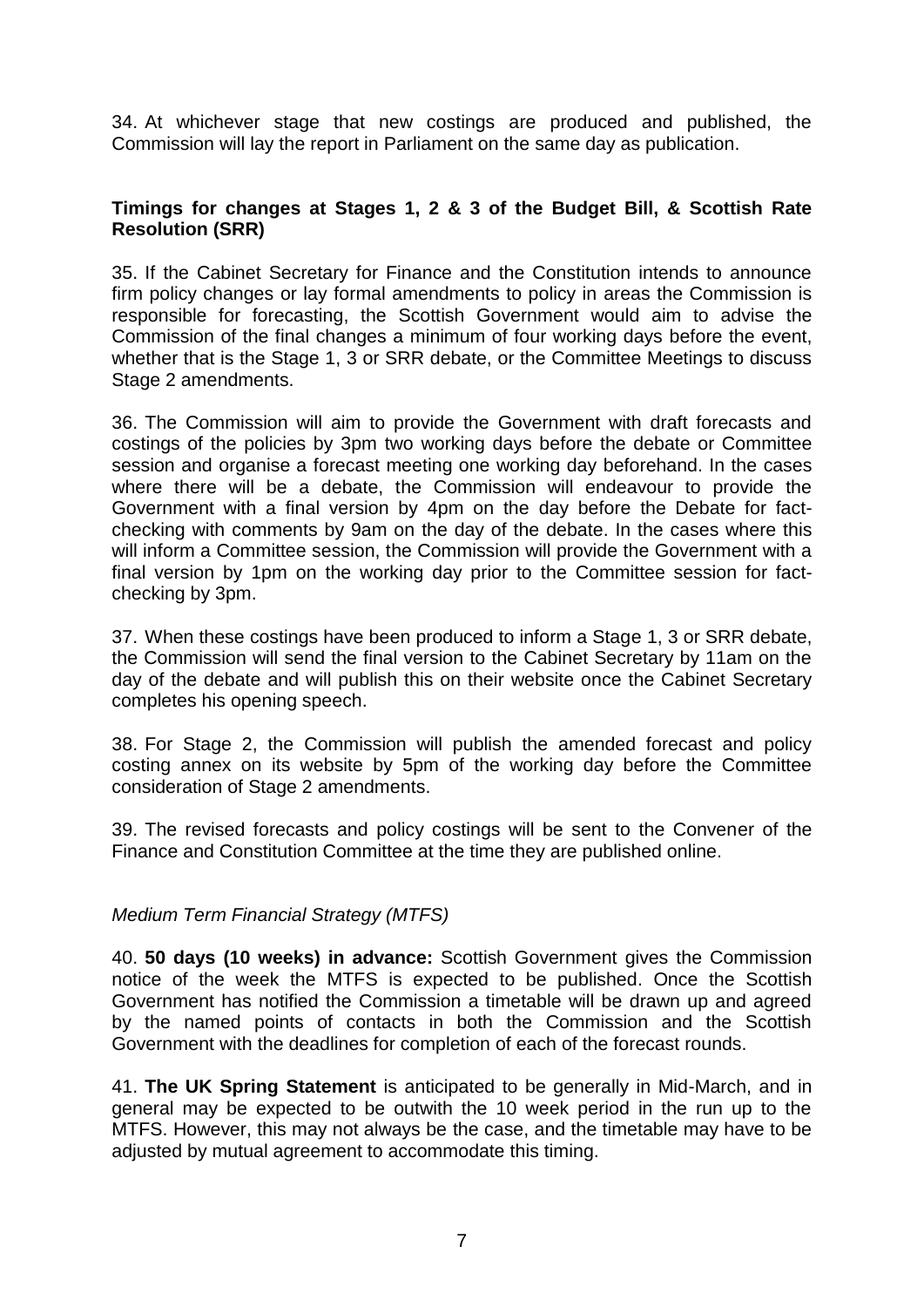42. **45 days in advance**: Commission provide the Scottish Government with copies of the forecasting models to allow for further policy development in advance of the MTFS. The Commission retains the right to further develop the models over the process.

43. The proposed numbers of forecast rounds for each area will be set out as part of the initial timetable. However, the Commission may, in consultation with the Scottish Government, adjust the timing and number of rounds in order to focus on the highest priority areas. The Scottish Government may provide indicative policy details to the Commission at any stage of this process and the Commission will endeavour to provide indicative costings at the next round. The Commission will require at least one working day's notice of a policy change to include it in a forecast round. Should the Scottish Government choose to provide earlier notice of policies, or not to make any policy changes, then by agreement this timetable can be altered and the final forecasts provided earlier. Details of any changes to the timings will be published in the Commission's report.

44. **17 days in advance:** Final deadline for Scottish Government to share policy measures that may affect the economic forecasts. These may include but are not limited to changes to: public sector pay policy; Government current and capital expenditure plans; borrowing plans' or changes in economic policy, particularly those aimed at affecting economic growth. The Commission will make any final judgement on inclusion. This is also the deadline for the Scottish Government to share their borrowing projections to inform the Commission's assessment of reasonableness. This will include, but not be limited to: capital and resource borrowing plan; use of the Scotland Reserve; and estimates of stock of debt. The Commission may request additional fiscal information that will help explain their forecasts.

45. **10 days in advance**: Scottish Government shares finalised policy measures with the Commission. **No policy changes after this point will be costed or included.**

46. **7 days in advance**: final Commission forecasts shared with the Scottish Government. Commission invites the Scottish Government to comment on the factual accuracy of the report.

47. **5 days in advance**: Scottish Government returns any comments on the factual accuracy of the Commission report. Commission to confirm the final forecast numbers with the Scottish Government for inclusion in the MTFS. Scottish Government provides Commission with extracts of the MTFS document containing Commission forecasts to comment on factual accuracy.

48. **4 days in advance:** Commission shares near final of the report with the Cabinet Secretary for Finance and Constitution for information. The Commission will continue working on report presentation and quality assurance after the near final report has been shared.

49. **1 day in advance**: Commission shares pre-release version of the report with the Cabinet Secretary. Commission shares media release with the Scottish Government. Scottish Government shares extracts of MTFS media releases which reference the Commission's forecasts. Government provides the Commission with extracts from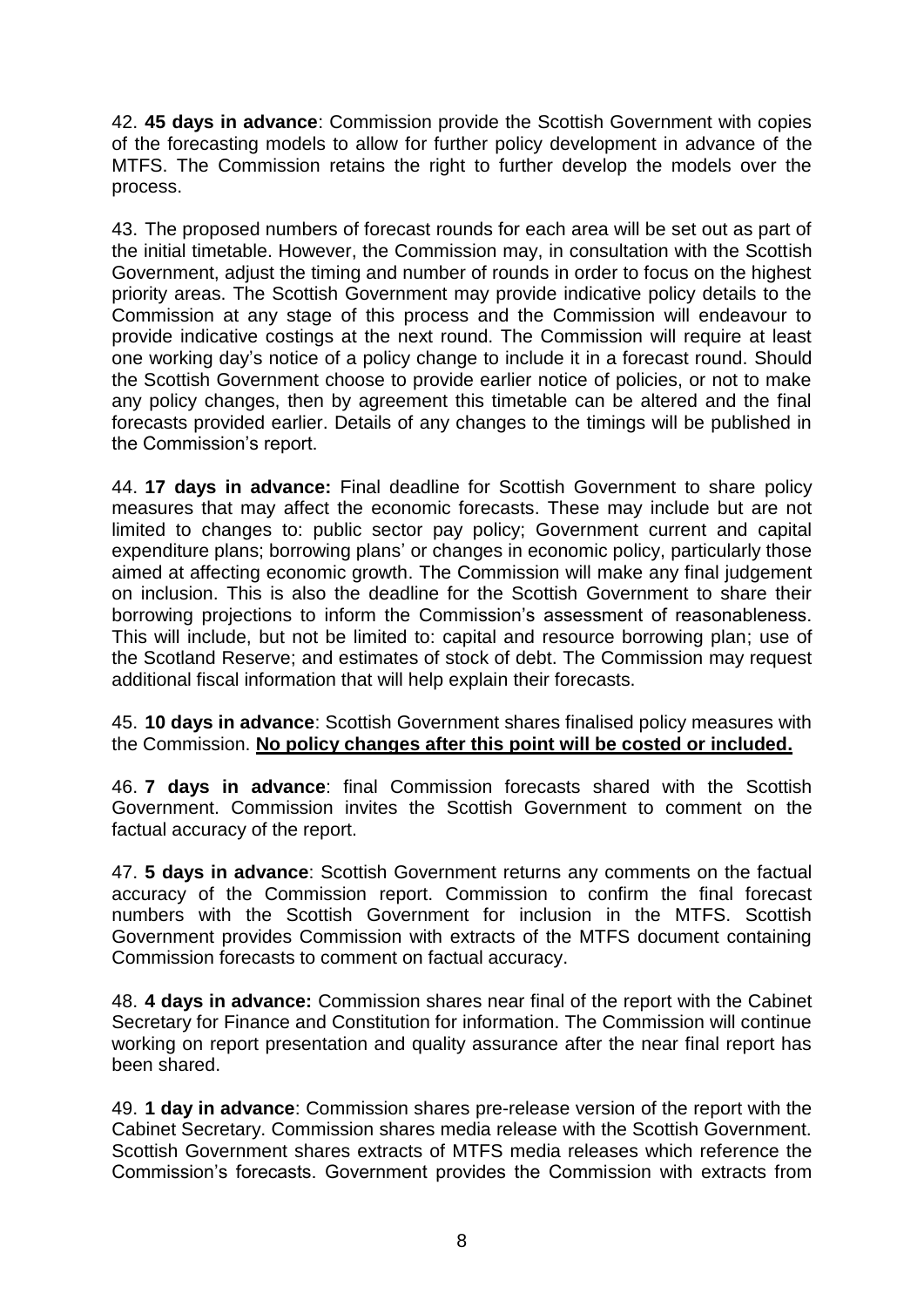the MTFS speech that mention the Commission and refer to the Commission's forecasts

50. **Day of MTFS**: Commission report published on the Commission's website after the Cabinet Secretary has presented the MTFS to Parliament. Commission report formally laid in the Parliament on the same day as publication.

#### Meetings

51. During fiscal events, a series of forecast meetings will be held at a number of different stages with the likely timings set out above. There will be separate meetings for the economic forecasts and each tax and social security area at each round, with the following attendees at each:

- Commissioners (number & representation to be decided by the Commissioners)
- A named point of contact from the Commission and the Scottish Government
- Relevant Commission and Scottish Government staff
- Other individuals subject to approval by the Commission, and Scottish Government.

52. These meetings will be chaired by a member of the Commission. The Commission will endeavour to provide papers for each of these meetings to attendees at least two working days in advance of the meeting. The Government will endeavour to share any formal analysis planned for presentation at forecast meetings half a day prior to the meeting. As above, these timescales may be reviewed by mutual consent particularly later on in the fiscal event process.

53. In addition, for any meetings in a fiscal round to which the Commission invite any external stakeholders such as the OBR, these external stakeholders would not be privy to any privileged budget information, so they would only be involved in premeasures discussions.

54. The timings of these meetings, and anonymised attendee information, will be published alongside the Commission's report at the conclusion of the fiscal event. To allow for a free and frank exchange of views and discussion of policy announcements, these meetings will not be minuted.

55. Once the final forecasts have been provided, the Commissioners would expect to meet the Cabinet Secretary to discuss these forecasts. This will be organised through the named point of contact in the Scottish Government. Details of all engagement and contact between Commissioners and Scottish Ministers during fiscal events will be published alongside the Commission's report at the conclusion of the fiscal event.

## Final report

56. The Scottish Government will be invited to confirm the factual accuracy of the Commission's final reports insofar as the content relates to the presentation of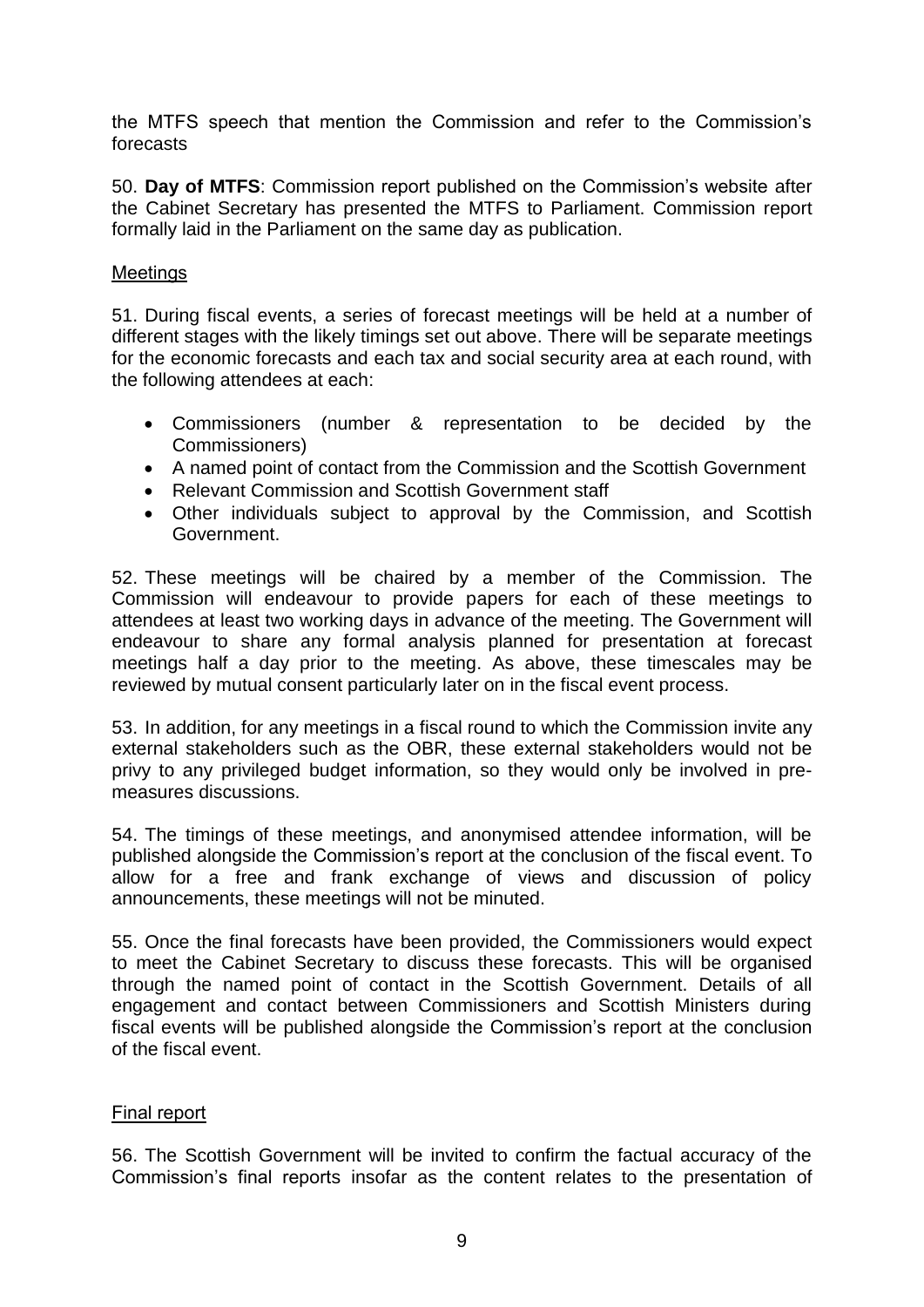Scottish Government policy. The Scottish Government will not offer comment on anything other than points of factual accuracy. The timings of this review are set out above.

57. When the Commission shares reports with the Cabinet Secretary, they will be copied to DG Scottish Exchequer, the Chief Economist and to the named point of contact.

58. This report is embargoed until the time at which the fiscal event occurs and will not be released by the Commission or by the Scottish Government prior to this time.

59. The Commission will publish its report and final forecasts on its website at the same time as the fiscal event occurs. If required, the Commission will also formally lay documents in Parliament on the same day.

## Points of contact

60. The Scottish Fiscal Commission and the Scottish Government will each name a point of contact responsible for ensuring efficient and effective communication between the Commission and the Scottish Government during fiscal events. All communications between the Commission and the Scottish Government regarding the formal meetings, as set out in the timetable above, during the fiscal event should normally be copied to these points of contact.

61. If issues cannot be resolved through the named points of contact or in exceptional cases because of the seriousness of the issue or because prompt senior management action is required, the Chair of the Scottish Fiscal Commission may directly approach DG Scottish Exchequer and the Director of Financial Strategy in the Scottish Government.

## **Forecast Evaluation Reports**

62. The Commission is required by the SFCA 2016 to produce an annual evaluation report. This will generally be published in early September. As set out in paragraph 9 above, the exact date will be confirmed at least one month in advance and set out in the Commission's forthcoming publications notice.

63. The process for sharing the report with the Cabinet Secretary and Scottish Government will be the same as those for a fiscal event report, namely:

- **7 working days** prior to publication: Commission report shared for factchecking by the Scottish Government.
- **3 working days** prior to publication: Commission report returned with comments from the Scottish Government.
- **2 working days** prior to publication: Commission report finalised.
- **1 working day** prior to publication: Pre-release version of the report shared with the Cabinet Secretary. Media release shared with the Scottish Government.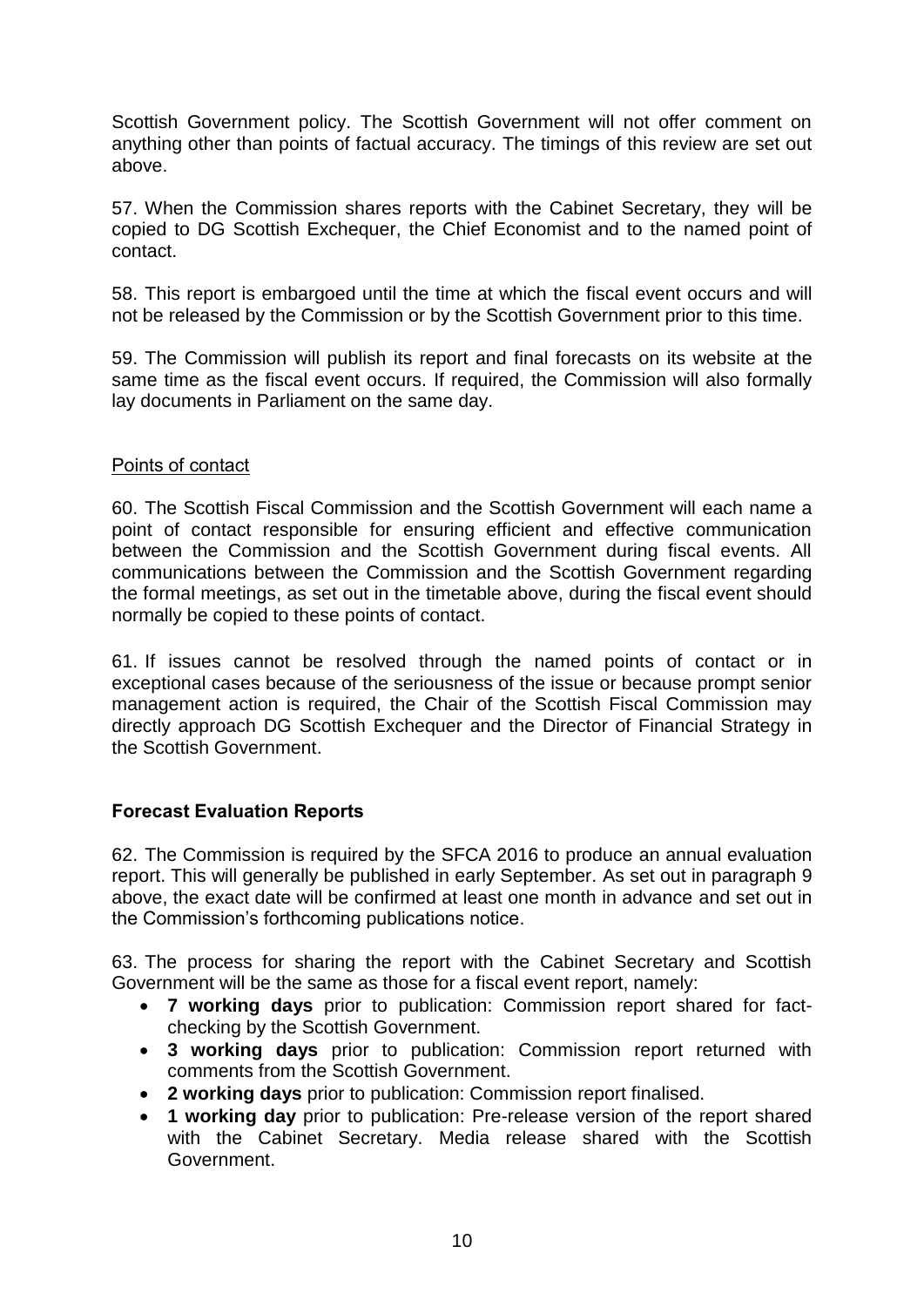**Publication day**: Commission report laid in Parliament and published on the Commission's website.

## **Fiscal Factor Forecasts**

64. The Commission is able to produce forecasts on "other fiscal factors". Fiscal factors are defined in the Scottish Fiscal Commission Act as: "anything which the Scottish Ministers use to ascertain the amount of resources likely to be available for the purposes of sections 1 to 3 of the Public Finance and Accountability (Scotland) Act 2000".

65. This may happen as part of a fiscal event, and the Commission will make clear to the Scottish Government when this is the case.

66. The Commission may also choose to produce a forecast on 'other fiscal factors' when primary or secondary legislation is published in the Scottish Parliament which affects revenue raised from a tax or expenditure on social security payments within the Commission's remit. The Commission may produce these forecasts where the policy is considered by the Commission to have a non-negligible impact on receipts or expenditure. The Commission may judge a costing of the policy produced at a previous fiscal event is appropriate to be used to accompany the legislation. The Commission will make the final judgement on whether or not and how to include the policy in its forecasts. The Commission will aim to provide costings for inclusion in accompanying financial memoranda or for publication at the same time as the legislation is published, in order to aid parliamentary scrutiny.

67. If the Scottish Government plans to introduce primary or secondary legislation on an area which the Commission is responsible for forecasting, they will inform the Commission of the broad plans for introduction as early as possible, and no later than 25 working days in advance. The precise date of publication may be informed by the Scottish Government nearer the time, but no later than 15 working days in advance. The Commission will provide an early indication, but no later than 15 days in advance, as to whether it plans to produce a new forecast to accompany the publication of the legislation.

68. If the Commission plans to produce a forecast, then the process set out below will be followed. The timings shown here are designed to be an agreed reasonable timetable for the exchange of information. However, subject to prior agreement of both parties, these timescales may be shortened if this can occur without affecting the quality of the forecasts produced. Any changes will be listed in the Commission's publication.

69. Scottish Parliament Standing Orders require the Presiding Officer, on or before the Introduction of a Bill, to take a view on whether or not the provisions of the Bill would be within the legislative competence of the Parliament. The draft Bill and accompanying documents, including the Financial Memorandum, are submitted 3 weeks ahead of the intended introduction date. Given this, it may not be possible for the Scottish Government to confirm final policy in sufficient time for the Commission to prepare a robust forecast that could feed into the Financial Memorandum. In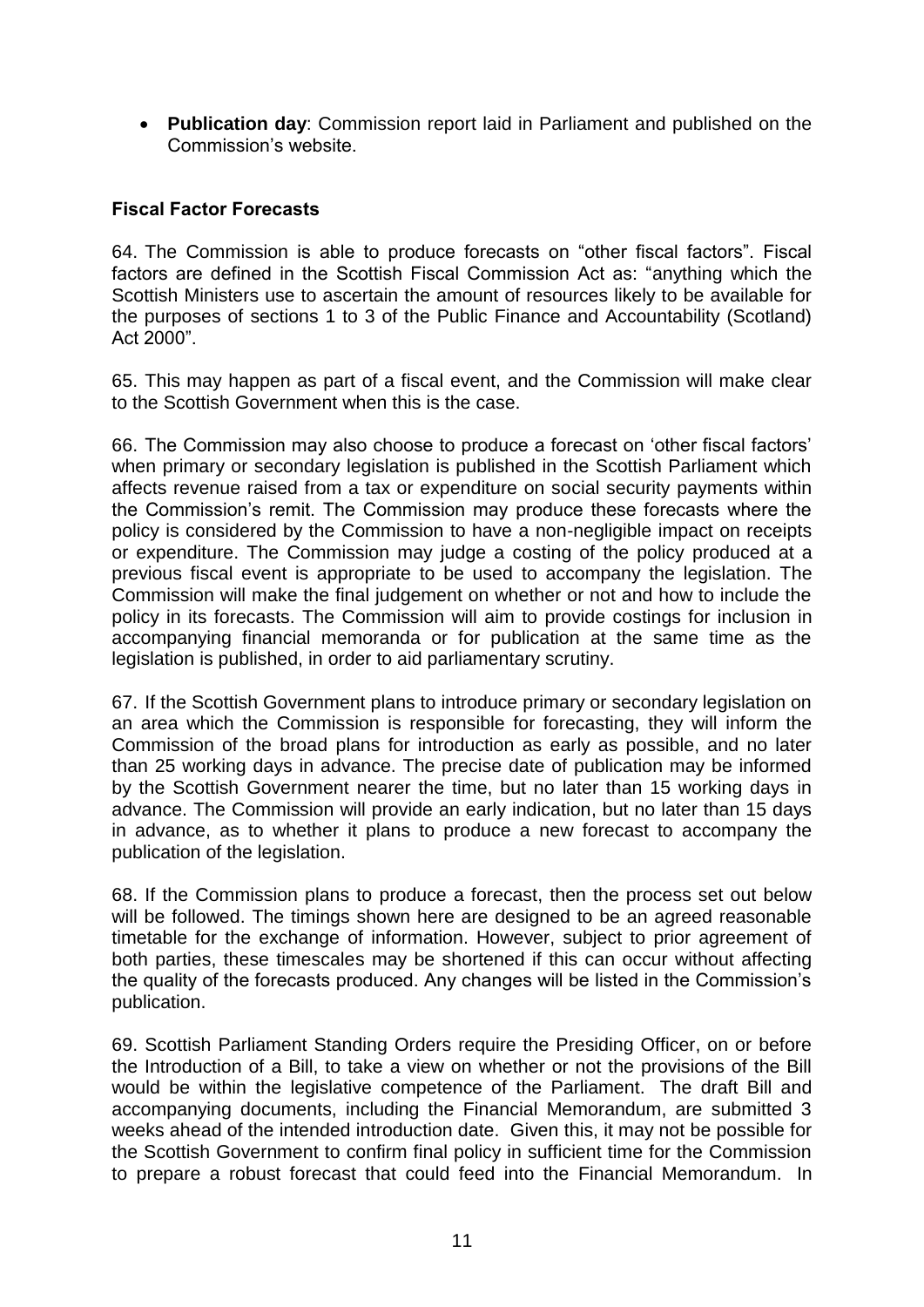these circumstances the Commission will publish its own forecast on the same day as the primary legislation is published and the process will be based on the timings below.

70. Final Scottish Government policy to be included in the legislation will be shared with the Commission, at the latest, ten working days in advance of publication. If possible, draft versions will be shared earlier to aid development of the costings.

71. The Commission will provide the Government with draft forecasts and costings six working days in advance of the introduction of the legislation. The Commission will organise a forecast meeting shortly after. A final version of the forecasts and costings will be provided to the Scottish Government four working days in advance for a fact check with comments provided the next day. The final forecasts will be provided two working days in advance and sent to the relevant Scottish ministers.

72. The Commission will publish the forecasts and policy costings on their website by 3pm of the working day when the legislation is published. The revised forecasts and policy costings will be sent to the Convenor of the relevant Scottish Parliament Committee(s) at the same time as they are published.

## **Informal engagement throughout the year**

73. Outwith fiscal event periods the Commission will continue to develop and improve modelling and forecasting approaches. Throughout these development periods, the Commission will be engaging continuously and informally with a range of stakeholders to inform the modelling approach, continue to develop analysis and undertake activities to better inform the Scottish Parliament and the general public. This will ensure that the methods the Commission uses have the capability to adapt to different approaches and policy scenarios. The Commission remains responsible for the production of independent forecasts and will retain control over all models and forecast methodologies.

74. A key part of this engagement will be with policy and analytical staff in the Scottish Government. This engagement will take many forms:

- Working groups on particular tax and social security areas or on particular modelling developments. These may include other bodies, such as Revenue Scotland.
- Informal bilateral engagement between policy and analytical staff in the Commission and Scottish Government.

75. Information on working group activity will be published as part of the Commission's annual report.

76. The Commission will commit to sharing, as required by the Scottish Government, relevant models, data (if possible) and plans for the development of approaches, to ensure that Scottish Government analysts are as well informed as possible.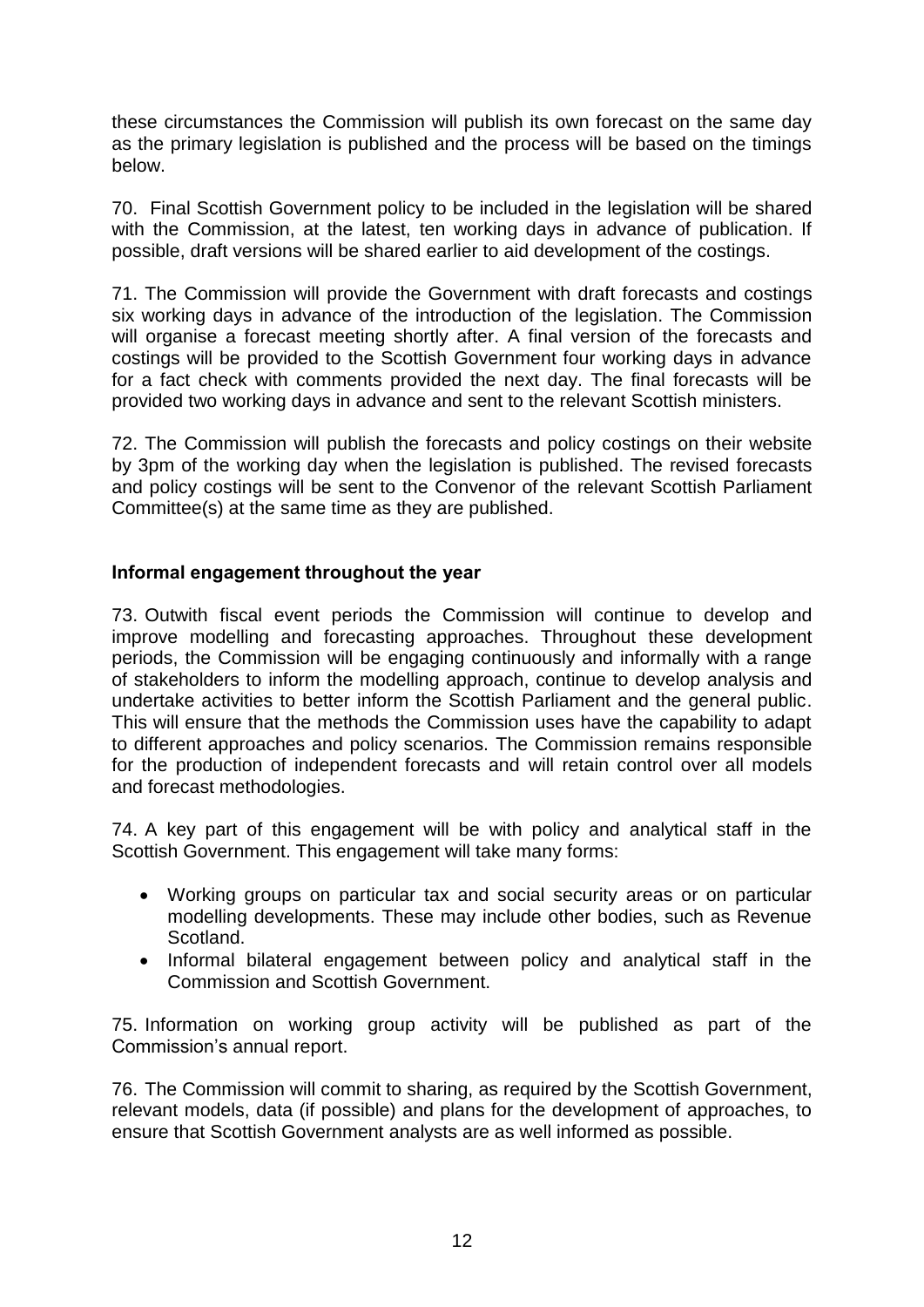## **Other reports and publications, including information or analysis provided to Scottish Parliament committees**

77. The Commission may, from time to time, publish working or occasional papers. The Commission will share these for fact-checking purposes if there are relevant areas for the Scottish Government to check, such as use of Scottish Government data or references to policy measures. These may be shared with other organisations also for this purpose (e.g. OBR, HMRC). These papers will be shared in their final form with Scottish Government officials and the Cabinet Secretary for Finance and the Constitution one day in advance of publication.

78. The Commission will send a copy of any other analysis which it prepares in relation to its forecasts, such as responses to Parliamentary Committees, to the Cabinet Secretary for Finance and Constitution and to the named point of contact no later than the time of general publication or submission to committees of the Scottish Parliament.

79. The Scottish Government will likewise undertake to provide the Commission with a copy of any reports or publications which refer to the work of the Scottish Fiscal Commission no later than the time of general publication.

## **Parliamentary Questions**

1

80. The approach to Parliamentary Questions (PQs) is set out briefly in the Framework Document, paragraphs 5.2-5.6.<sup>4</sup> The Commission may be asked to provide information to enable the Scottish Government to draft answers and briefing for written and oral PQs relating to the Scottish Budget or Scottish Public Finances.

81. For PQs which concern operational matters, the general principle is that it is not appropriate for Ministers to answer on behalf of the Commission. If it is appropriate for information to be provided, the Commission's Chief Executive will be asked to prepare the substance of the answer and it will be clearly identified as the Chief Executive's response. Where the matter is purely operational, the Scottish Government will refer the PQ to the Chief Executive, the answer will note that it is a matter for the Commission and the Commission may be asked to write to the relevant MSP directly.

82. If a contribution is requested from the Commission, the deadlines may be quite demanding. For Oral PQs in particular, the Scottish Government will endeavour to make the Commission aware of PQs which may require a contribution as soon as Scottish Government becomes aware of them. The Scottish Government will then provide detail of deadlines when this information is available so as to maximise the time available to the Commission to prepare its contribution. For written PQs, provided appropriate notice has been given, the Commission will provide their contribution seven working days before the deadline.

<sup>&</sup>lt;sup>4</sup> Scottish Fiscal Commission Framework Document (September 2017) [\(link\)](http://www.fiscalcommission.scot/media/1189/scottish-fiscal-commission-governance-framework-document.pdf)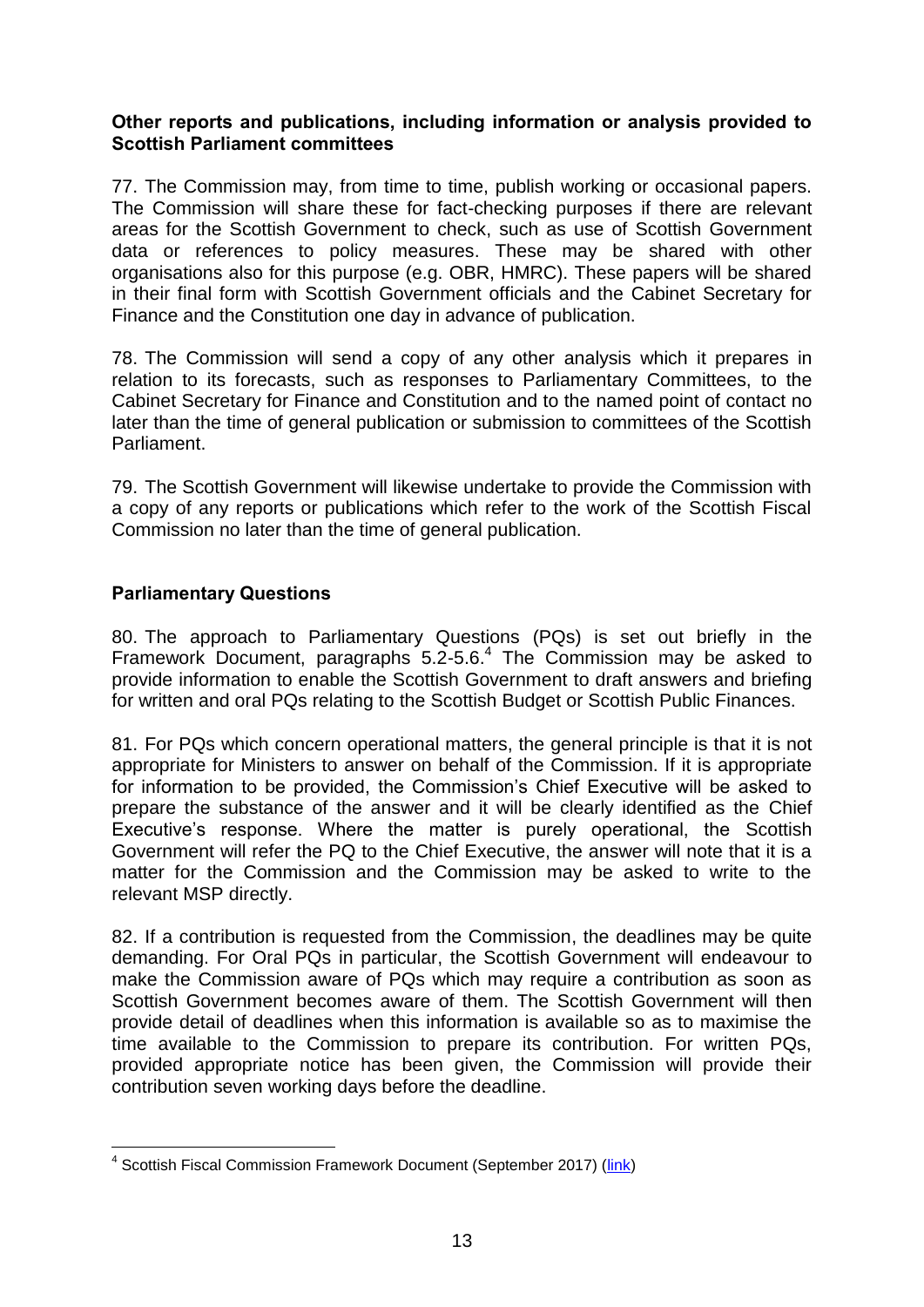83. For PQs where the Scottish Government quotes directly or indirectly from the Commission's work in its answer, the Scottish Government should inform the Commission in advance and provide a copy of the response for fact checking in advance of issue.

## **Ministerial Correspondence**

84. If correspondence sent to Scottish Ministers relating to the Scottish Budget or Scottish Public Finances requires a contribution from the Commission, the Scottish Government will endeavour to inform the Commission of this within three working days of receipt, and set out deadlines for the provision of a contribution. In normal circumstances, the Commission will supply that contribution two working days before the deadline. Where appropriate, Ministers will invite the Commission to respond directly on operational matters. The Scottish Government will normally share replies with the Commission via the Chief Executive.

## **Freedom of Information, Environmental Information Regulations and Data Protection Act subject Access Requests**

85. The Commission and the Scottish Government will make the other organisations aware of requests which relate to our respective roles. The Scottish Government will make the Commission aware of any request which relates to the Commission's forecasting and assessment work. Similarly the Commission will make the Scottish Government aware of any requests which relate to tax or social security policy, or the process followed around fiscal events.

86. Where information is shared between the Scottish Government and the Commission, the organisation which shares the information will, where reasonably practicable, make it clear at the time it is shared whether the information is considered by that organisation to be sensitive.

87. If a request is made to the Scottish Government for the disclosure of information received from the Commission, or that concerns information which might be sensitive or exempt under FOI legislation, the Scottish Government will inform the Commission before responding to the request, whether or not information is disclosed.

88. If a request is made to the Commission for the disclosure of information received from the Scottish Government, or that concerns information which might be sensitive for the Scottish Government or exempt under FOI legislation, the Commission will inform the Scottish Government before responding to the request, whether or not information is disclosed.

89. All information between the Scottish Government and the Commission on FOI/EIRs should be via the named points of contact.

## **Access to information**

90. The Commission has a right of access to any relevant information held by the Scottish Government that the Commission may reasonably require for the purpose of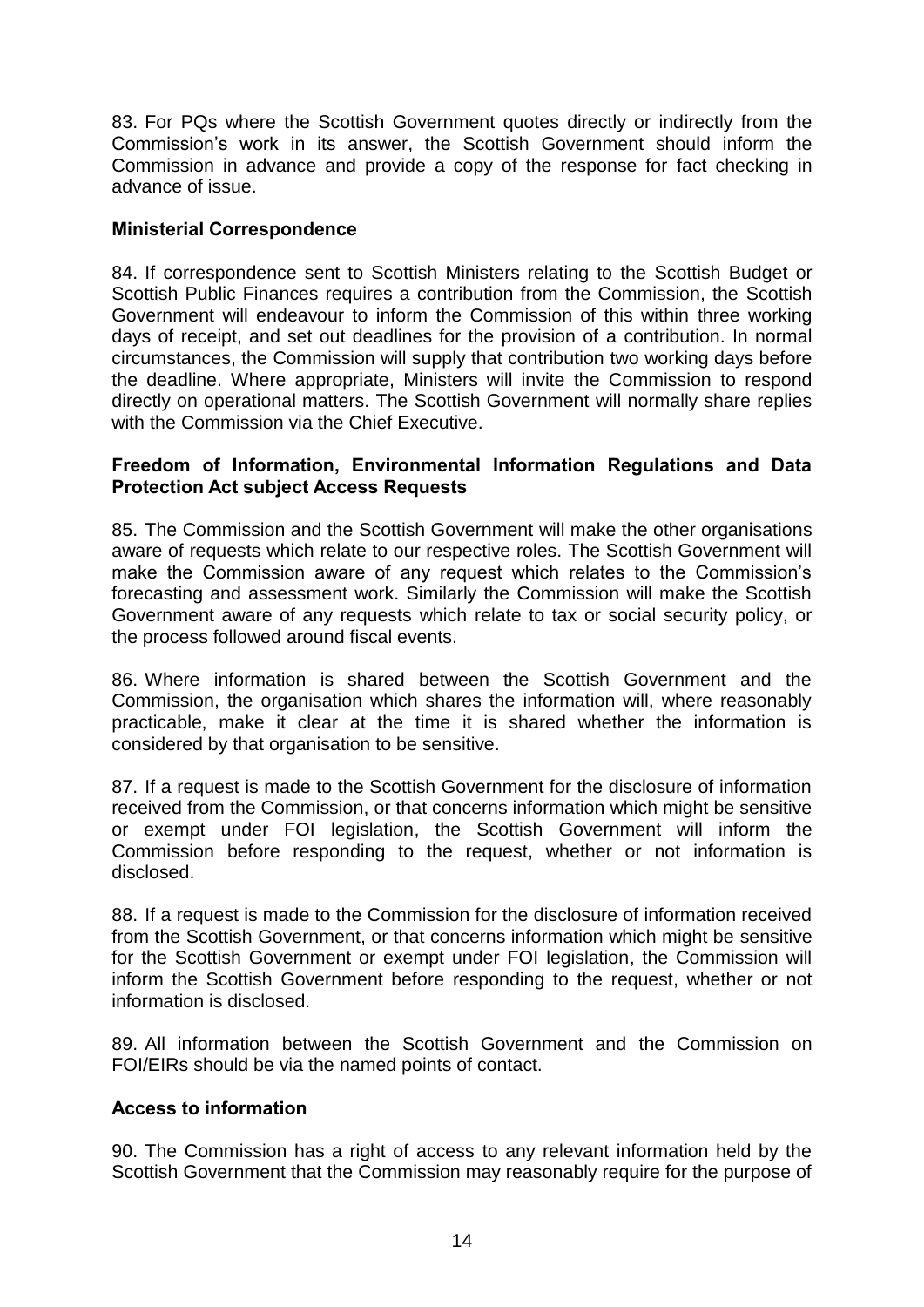performing its functions. The Commission will endeavour to set out requirements as far in advance as possible, although this may not always be possible. In the case of a request requiring new analysis by the Scottish Government, a turnaround time of ten working days will generally be expected outwith fiscal event periods, although this can be adjusted by agreement if the request is particularly onerous or difficult. During fiscal events shorter timescales are likely to be appropriate and will be agreed on a case by case basis.

91. Staff working in the relevant areas of the Scottish Government will be made aware of this Protocol and the role of the Commission. They will be made aware of the Commission's rights of access to information and of the fiscal events in which the Commission is involved.

92. This right of access is subject to any enactment or rule of law that prohibits or restricts the disclosure of any information or the giving of assistance or explanation.

93. In addition, the Scottish Government will facilitate access to information, where possible, from other organisations, by providing key contacts and assisting the Commission.

## **Confidentiality / commercial in confidence**

94. As set out in the Framework Document, the Commission is bound by the confidentiality requirements set out in the Code of Conduct for Members of the Scottish Fiscal Commission. The staff of the Commission are bound by the Civil Service Code.

95. The Commission must keep all sensitive budget information confidential particularly in advance of publication of forecasts. Sensitive budget information will include tax policy decisions which the Scottish Government intends to announce. This applies both to the members of the Commission and to all staff employed by the Commission. The Scottish Government will ensure that all documents provided to the Commission which contain privileged budget information are marked as such.

96. The Commission must also protect all information which is commercial in confidence. The Scottish Government will ensure that any information which it passes to the Commission which may be regarded as commercial in confidence is marked as such.

97. Sensitive budget information and information which is marked as commercial in confidence must not be shared with external parties.

## **Scottish Government Statements to Parliament under section 7 of the SFCA**

98. Section 7 of the SFCA creates the presumption that the Scottish Ministers will use the forecasts prepared by the Commission in preparing a Scottish Budget or a Bill for a Budget Act. If – exceptionally – they do not do so, then Ministers must provide a statement to the Parliament explaining why they are not using the